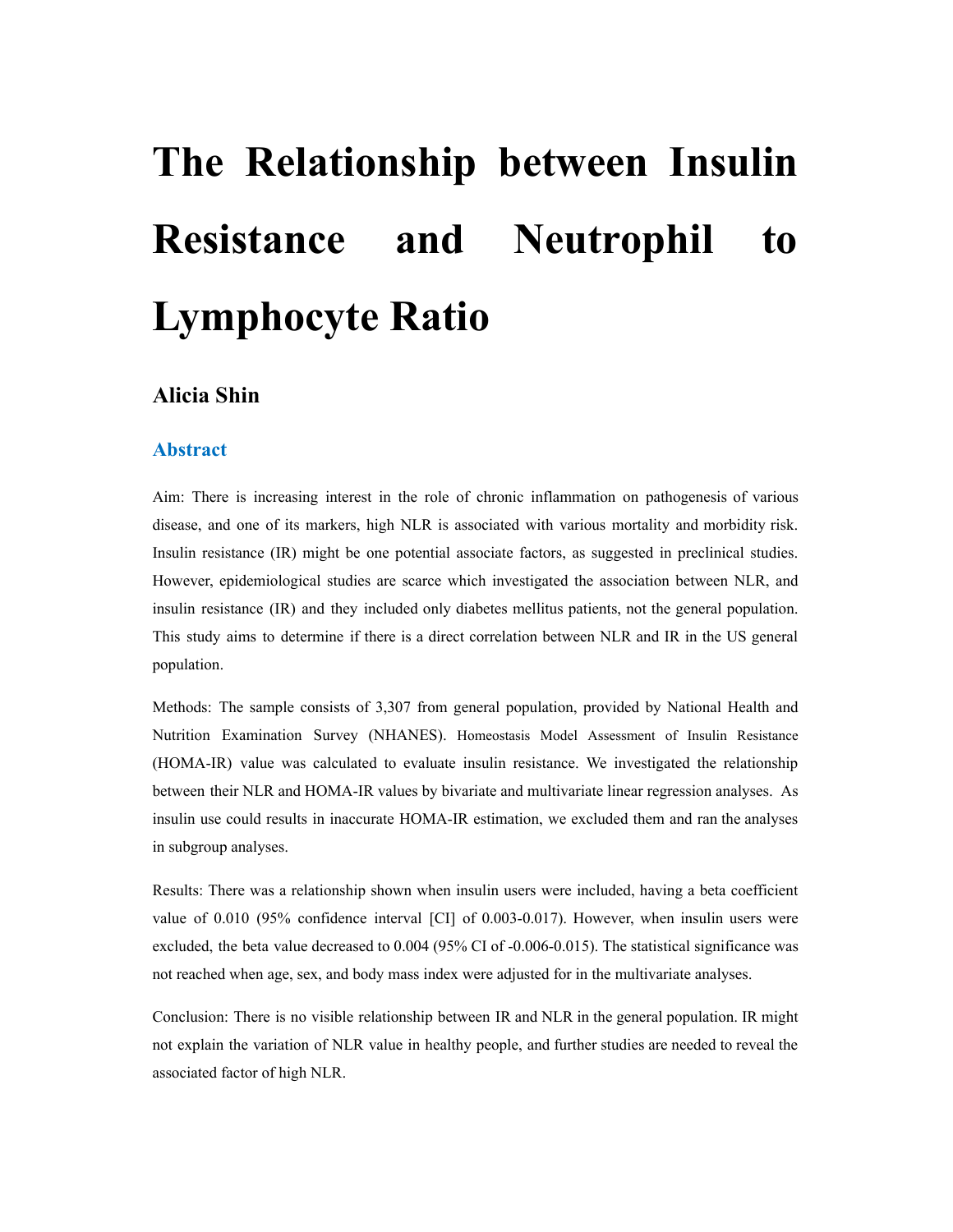Key Words: Neutrophil-to-Lymphocyte Ratio, Insulin Resistance, HOMA-IR

# **INTRODUCTION**

There has been an increase in the study of Neutrophil-Lymphocyte Ratio (NLR) and its correlation to various health issues among the human population. NLR is a new biomarker of chronic inflammation which is calculated by dividing the Neutrophil count by the lymphocyte count in blood (Song et al. 2021). Neutrophil is a type of White blood cell (WBC) that supports the healing process of damaged tissues and the process of resolving infections. Their role is to recognize phagocytose microbes, to kill pathogens through mechanisms that include the producing reactive oxygen species, releasing antimicrobial peptides, and expulsing their nuclear content to form traps (Mayadas, Cullere, and Lowell 2014). Lymphocytes are also a type of WBC for the immune system, including the B-Cells and the T-Cells. NLR, therefore, reflects the balance of acute and chronic inflammation (neutrophil count), and adaptive immunity (lymphocyte count) (Song et al. 2021). It is being recognized as a popular marker for medical examinations because NLR calculations are simpler and cheaper compared to other biomarkers (Lou et al. 2015). Previous studies have found out that an increase in NLR is associated with an increase in mortality (Liu et al. 2020), diabetes mellitus (Guo et al. 2015), ischemic stroke (Liu et al. 2020), cerebral hemorrhage (Lattanzi et al. 2019), major cardiac events (Park et al. 2018), sepsis, and infectious diseases (de Jager et al. 2010).

Insulin resistance (IR) is regarded as key pathophysiology of diabetes mellitus, which is when the target tissue of the insulin does not respond to the stimulation (Freeman and Pennings 2021), prohibiting blood glucose levels to decrease. In normal circumstances, as the glucose level increases in the bloodstream, the pancreas releases insulin to stimulate a series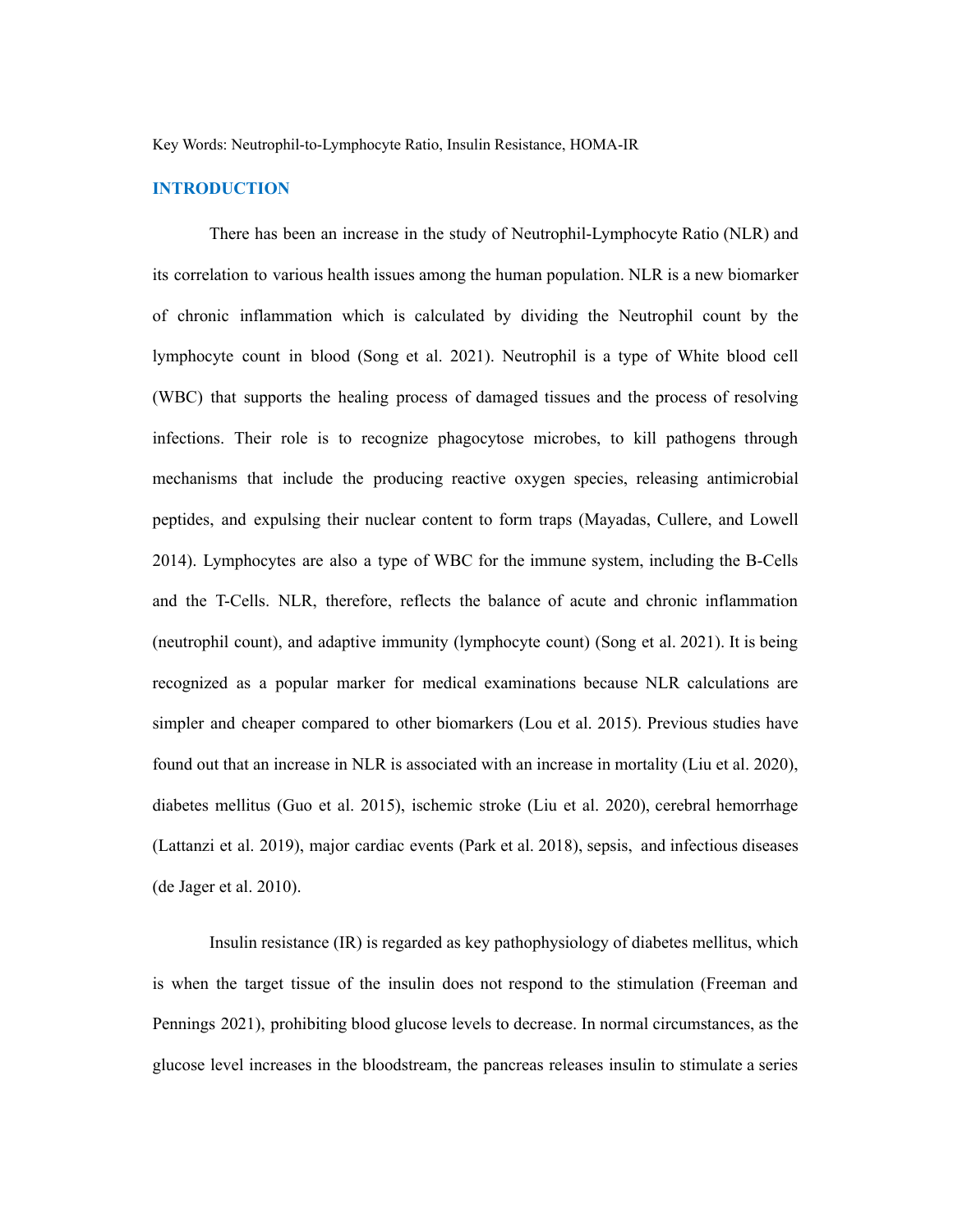of receptors to muscle cells, enabling glucose to enter the cells. Through this process, glucose is converted to a form of energy that is reserved in a long-term storage. IR, which prevents this process from happening, is also known to be associated with inflammation (McDade 2012), obesity (Shoelson, Lee, and Goldfine 2006), CVD (Freeman and Pennings 2021, Shoelson, Lee, and Goldfine 2006), nonalcoholic fatty liver disease (Freeman and Pennings 2021), metabolic syndrome (Freeman and Pennings 2021), and polycystic ovary syndrome (Freeman and Pennings 2021).

Several studies suggested linkage between NLR and metabolic syndrome (Surendar et al. 2016, Lou et al. 2015). However, while NLR is highly correlated with metabolic syndrome, it is a cluster of risk factors, and does not directly mean insulin resistance. In one previous study with diabetes patients, IR and NLR have been associated with each other [3]. The two comparison groups they had were DM patients without IR and DM patients with IR. Patients without IR showed lower NLR values than patients with IR, and the logistic regression analysis also revealed significance in the correlation of IR and NLR (Lou et al. 2015). As a result, the study concluded that NLR can play a role as an important biomarker when predicting IR in diabetic patients (Lou et al. 2015). A limitation from this study was that they did not consider insulin use, which might affect the calculation of HOMA-IR, the indicator of insulin resistance (Wallace, Levy, and Matthews 2004).

To current knowledge, there is no study which investigated the relationship between NLR and IR in the general population and with the consideration of insulin use. A new study consisting of the general population and examining the specific DM and insulin usage would be essential to discover the correlation of IR and NLR.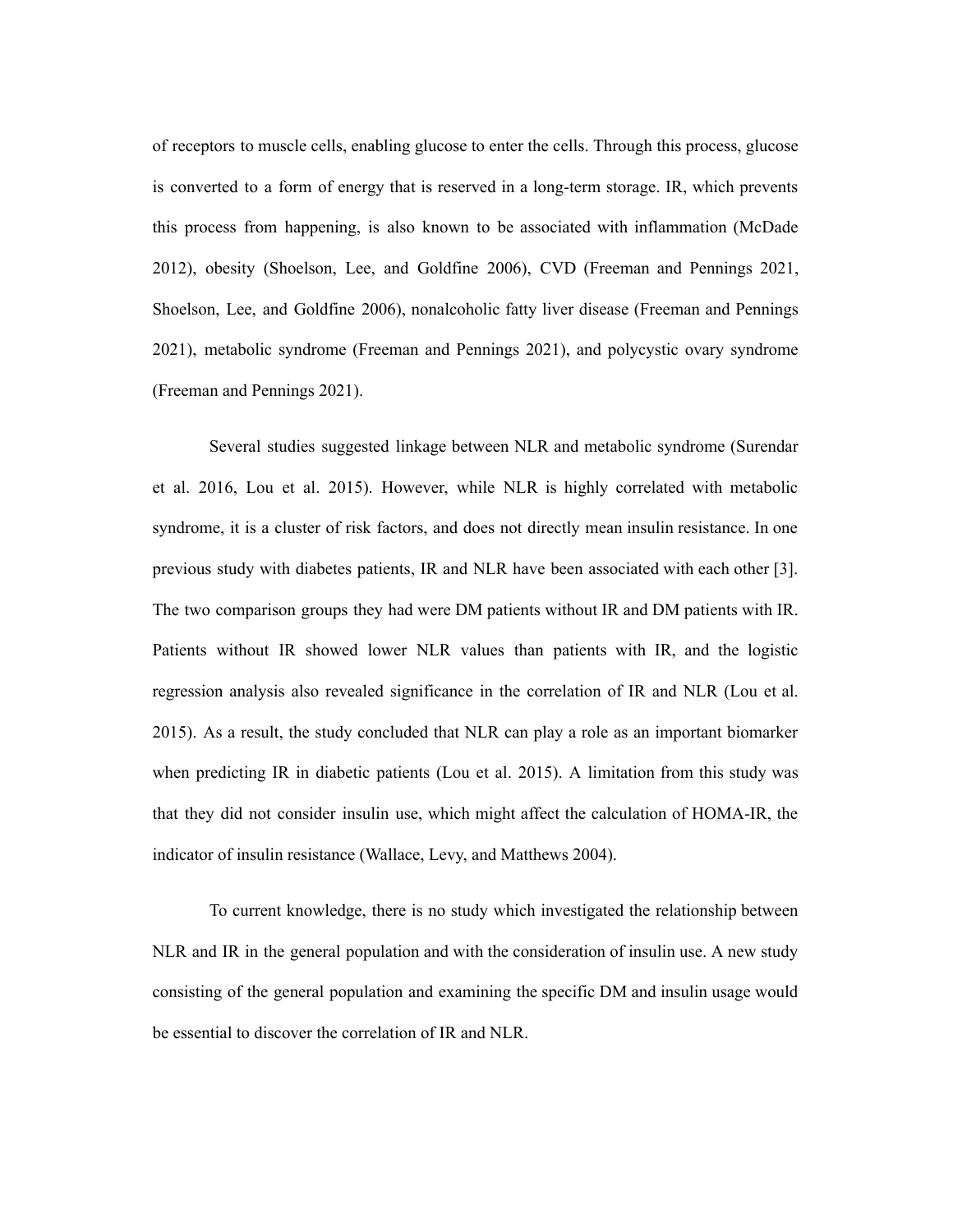# **Hypothesis and Aim**

This study will be examining the association between NLR and IR in the general population, considering DM and insulin treatment status. It was hypothesized that increasing IR will affect the increase of NLR.

# **METHODS**

# **Data source**

For the study participants, the general data collected in The National Health and Nutrition Examination Survey (NHANES), a cross-sectional study conducted by the National Center for Health Statistics (NCHS) to obtain a sample that represents the United States population, was used. It has been constantly releasing updated data since 1959 to the public; however, stopped in March 2020 due to the COVID-19 breakout. On the NHANES website, there is information on physical examination, questionnaire data, webinars, and surveys that portray the US population's health and nutrition status in 2-year intervals (Center for Disease Control and Prevention). The data which is used in this study was obtained through a community-based survey between 2017 and March 2020 Pre-pandemic.

# **Study population**

Of the 15,560 people in the data who completed the physical examination between 2017-March 2020, samples over the age of 19 and those who have completed data on insulin usage, BMI, and CBC were included. To establish a more accurate analysis, the followings were excluded: participants with a fasting glucose level that exceeds 140mg/dL, as normal range of fasting blood glucose level is below 140mg/dL (SHOBHA S. RAO); participants with more than 10,000 WBC in the collected blood sample, because healthy individuals show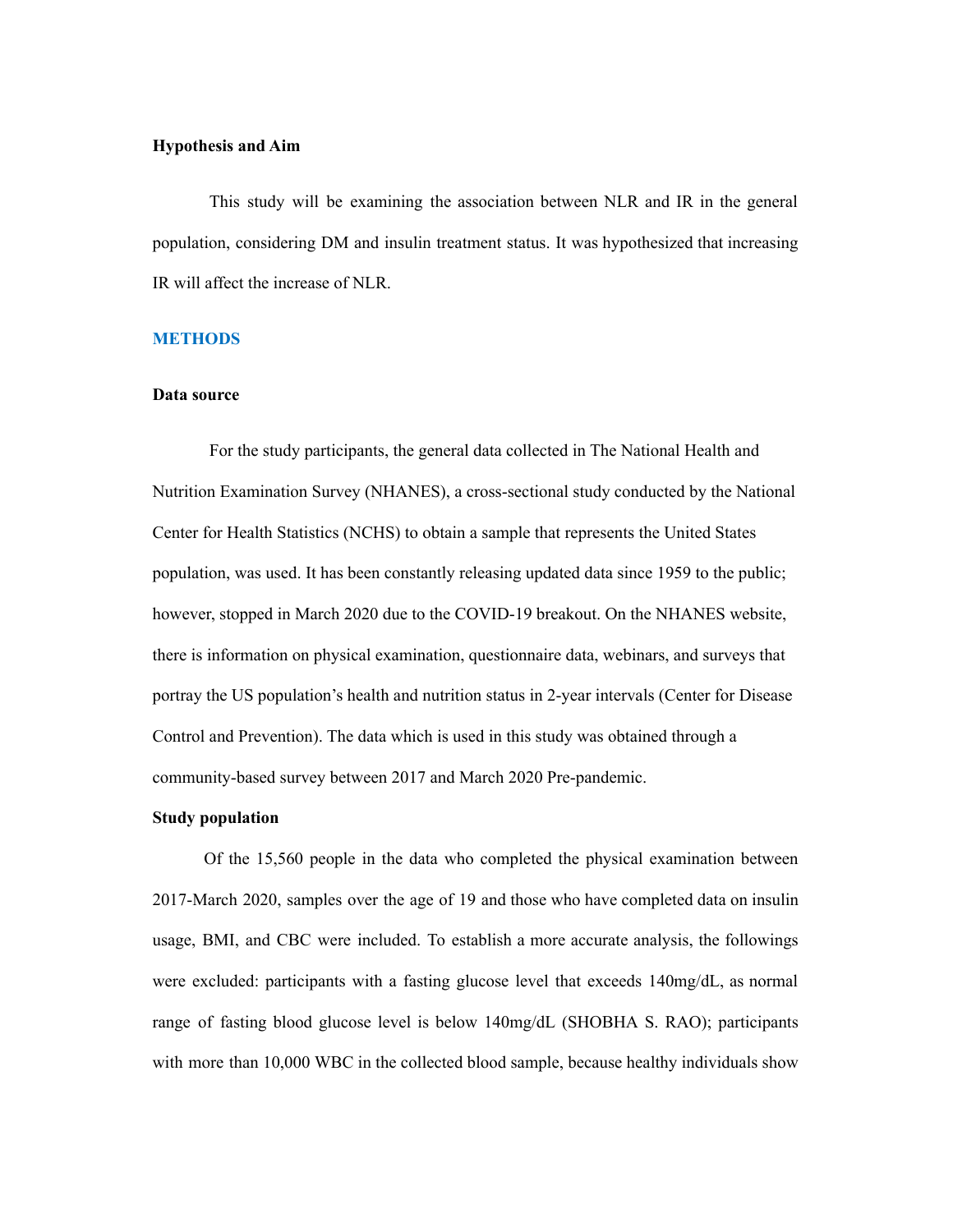values between 4,500-10,000 WBC and >10,000 suggest acute inflammatory status (Aminzadeh and Parsa 2011); participants with NLR over 9, as it becomes an outlier considering that normal NLR value in adults is between 0.78 and 3.53, and >9 might mean critically ill status (Rajwani, Cubbon, and Wheatcroft 2012). These factors were eliminated due to the possibility of the data being altered as the factors showed abnormal figures and could be possible outliers. After all the eliminations, 3,375 samples remained.

During the analysis, 68 insulin users were additionally removed as they could be a cofounding variable in the overall analysis. This decision was made due to the Homeostasis Model Assessment of Insulin Resistance (HOMA-IR) that is used in this study to measure how much insulin the pancreas creates to regulate blood glucose level. With the inclusion of insulin users, the data on HOMA-IR will show an abnormally large number when compared to individuals who are not on insulin treatment (for detail, see **Figure 4A)**, and show an unsteady insulin concentration in blood depending on when they receive the treatment (Wallace, Levy, and Matthews 2004).

# **Data collection**

Final data collection was done on the individuals' gender, race, height, weight, fasting glucose level, BMI, WBC level, and NLR. Body measurements were collected in the Mobile Examination Center (MEC). General information data such as age, gender, and disease status etc., were collected through surveys, and body measurement data were performed by experts with the individual's consent. Overnight fasting blood samples were obtained for fasting glucose, insulin, and other laboratory values.

**Figure 1:** Shows the process of exclusion.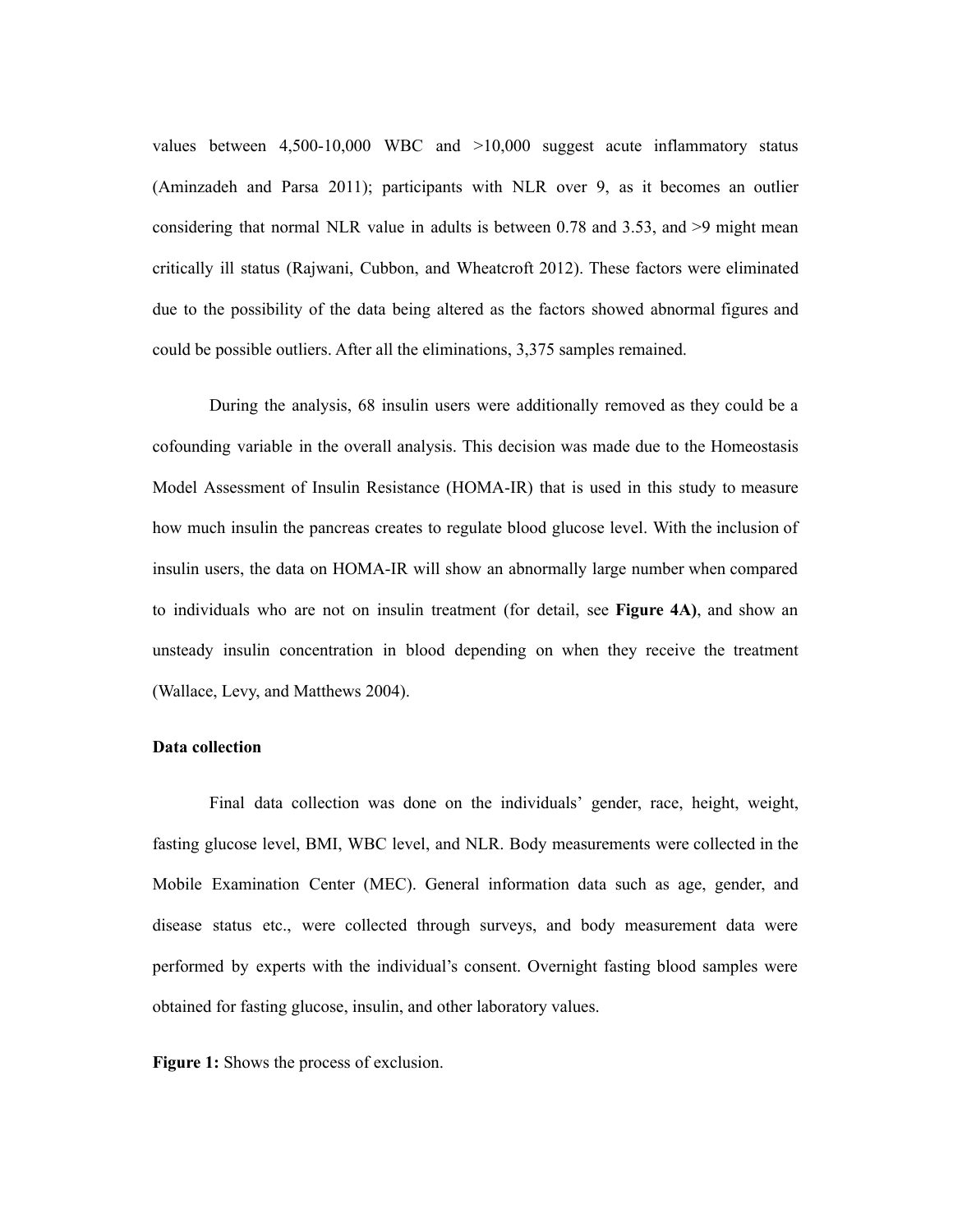

# **Statistical analyses**

Descriptive statistics (mean, standard deviation (SD) for continuous variables and number and percentage for categorical variables) were used to describe the study population. The distribution of NLR and HOMA-IR level was visualized by histogram. They showed right skewness for both.

Statistical analyses were performed to see how NLR level related to HOMA-IR and insulin status. The correlation between NRL and HOMA-IR was displayed in a scatter plot and a line of best fit (regression line). Due the right skewness of the NLR and HOMA-IR, the relationship was also displayed after logarithmic transformation, calculating the values of Log HOMA-IR and Log NLR. We also showed it by three groups: non-DM, DM not on insulin, and DM on insulin.

DM and insulin status was considered in our analyses with *a priori* hypothesis. The means (SD) of HOMA-IR and NLR by DM and insulin status was shown by a bar graph. It showed that HOMA-IR and NLR were significantly higher when the subjects were on insulin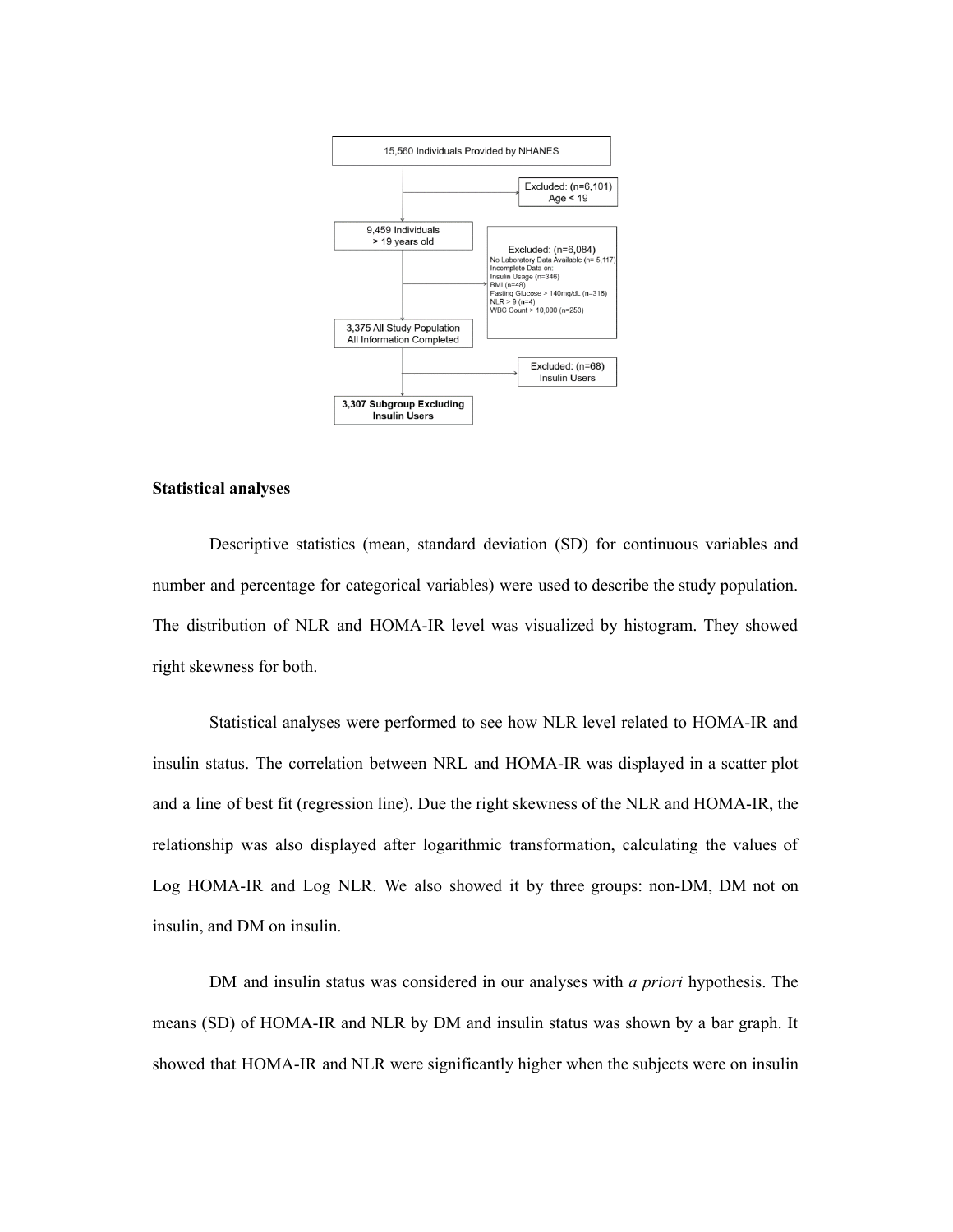treatment, therefore, insulin users were excluded in the additional data analysis. Bivariate and Multivariate linear regression analyses were performed to examine statistical significance of the relationship between NLR and HOMA-IR. Multivariate linear regression analyses were performed controlling for age, sex, and BMI, as done in previous study (Surendar et al. 2016), as they could be confounding variables that influence NLR values (Surendar et al. 2016). BMI was controlled because a high BMI is linked to the increase of insulin resistance (Martinez et al. 2017) and NRL (Rajwani, Cubbon, and Wheatcroft 2012) which may also alter the relationship overall. We took HOMA-IR as an independent variable and NLR as a dependent variable, as we hypothesized that insulin resistance would induce chronic inflammation. While bidirectional relationship was suggested in several studies (Lou et al. 2015), the most recent knock-out mice model suggested such a direction (Shimobayashi et al. 2018).

All statistical analyses were made using STATA 14.0 (College station, TX) and p-values<0.05 were considered statistically significant.

# **RESULTS**

## **Study population**

Table 1 shows the participants characteristics with the sample including insulin users and the sample excluding insulin users. Among the 3,307 participants, 1,731 (52.3%) were female, and mean age was 49.4 (SD 17.8). 298 (8.83%) were diabetes mellitus patients, and 68 (2.01%) used insulin.

**Table 1: Analysis on all participants (N=3,375) and participants without insulin users**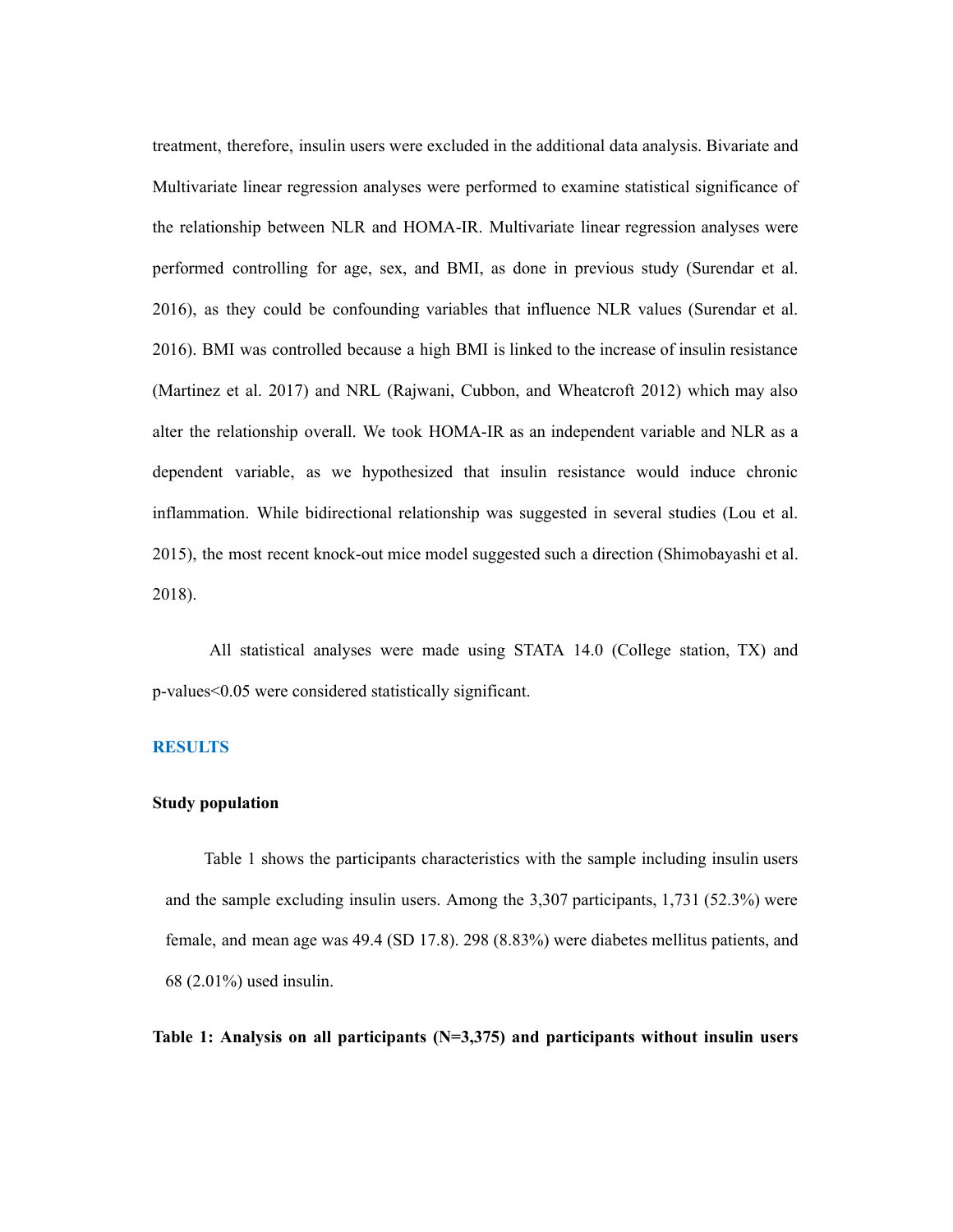|                                       | All participants<br>$(N=3,375)$ |       | Excluding insulin user<br>$(N=3,307)$ |       |
|---------------------------------------|---------------------------------|-------|---------------------------------------|-------|
|                                       | $N$ (%) or mean (SD)            |       | $N$ (%) or mean (SD)                  |       |
| Age                                   | 49.35                           | 17.83 | 49.02                                 | 17.79 |
| Sex, Female                           | 1762                            | 52.21 | 1731.00                               | 52.34 |
| Diabetes Mellitus                     | 298                             | 8.83  | 230.00                                | 6.95  |
| On insulin                            | 68                              | 2.01  |                                       |       |
| Hypertension                          | 1187                            | 35.17 | 0.34                                  | 0.48  |
| Asthma                                | 518                             | 15.35 | 503.00                                | 15.21 |
| Arthritis                             | 945                             | 28.00 | 910.00                                | 27.52 |
| Heart failure                         | 99                              | 2.93  | 84.00                                 | 2.54  |
| Coronary heart disease                | 119                             | 3.53  | 111.00                                | 3.36  |
| <b>Stroke</b>                         | 150                             | 4.44  | 140.00                                | 4.23  |
| Chronic obstructive pulmonary disease | 267                             | 7.91  | 257.00                                | 7.77  |
| BMI $(kg/m2)$                         | 29.41                           | 7.32  | 29.35                                 | 7.31  |
| Fasting glucose (mg/dL)               | 96.60                           | 12.69 | 96.34                                 | 12.33 |
| Fasting insulin $(\mu U/mL)$          | 13.25                           | 17.63 | 12.41                                 | 11.20 |
| HOMA-IR                               | 3.30                            | 4.73  | 3.06                                  | 3.05  |
| ALT (IU/L)                            | 21.81                           | 20.56 | 21.9.                                 | 20.73 |
| AST (units/L)                         | 21.90                           | 15.63 | 21.93                                 | 15.72 |
| ALP (units/L)                         | 76.41                           | 24.60 | 76.17                                 | 24.37 |
| Albumin $(g/dL)$                      | 4.03                            | 0.33  | 4.03                                  | 0.33  |
| Blood urea nitrogen (mg/dL)           | 14.54                           | 5.57  | 29.35                                 | 7.31  |
| Sodium Bicarbonate (me)               | 25.59                           | 2.38  | 25.59                                 | 2.36  |
| Creatinine                            | 0.89                            | 0.50  | 0.88                                  | 0.44  |
| Gamma-glutamyl transferase (units/L)  | 30.75                           | 56.13 | 14.39                                 | 5.31  |
| Total cholesterol (mg/dL)             | 184.37                          | 40.31 | 184.89                                | 40.25 |
| Triglyceride (mg/dL)                  | 117.65                          | 87.53 | 117.40                                | 87.86 |
| Uric acid (mg/dL)                     | 5.44                            | 1.44  | 5.42                                  | 1.42  |

# **Distribution of NLR and HOMA-IR**

**Figure 2A** shows the distribution of baseline NLR values according to the general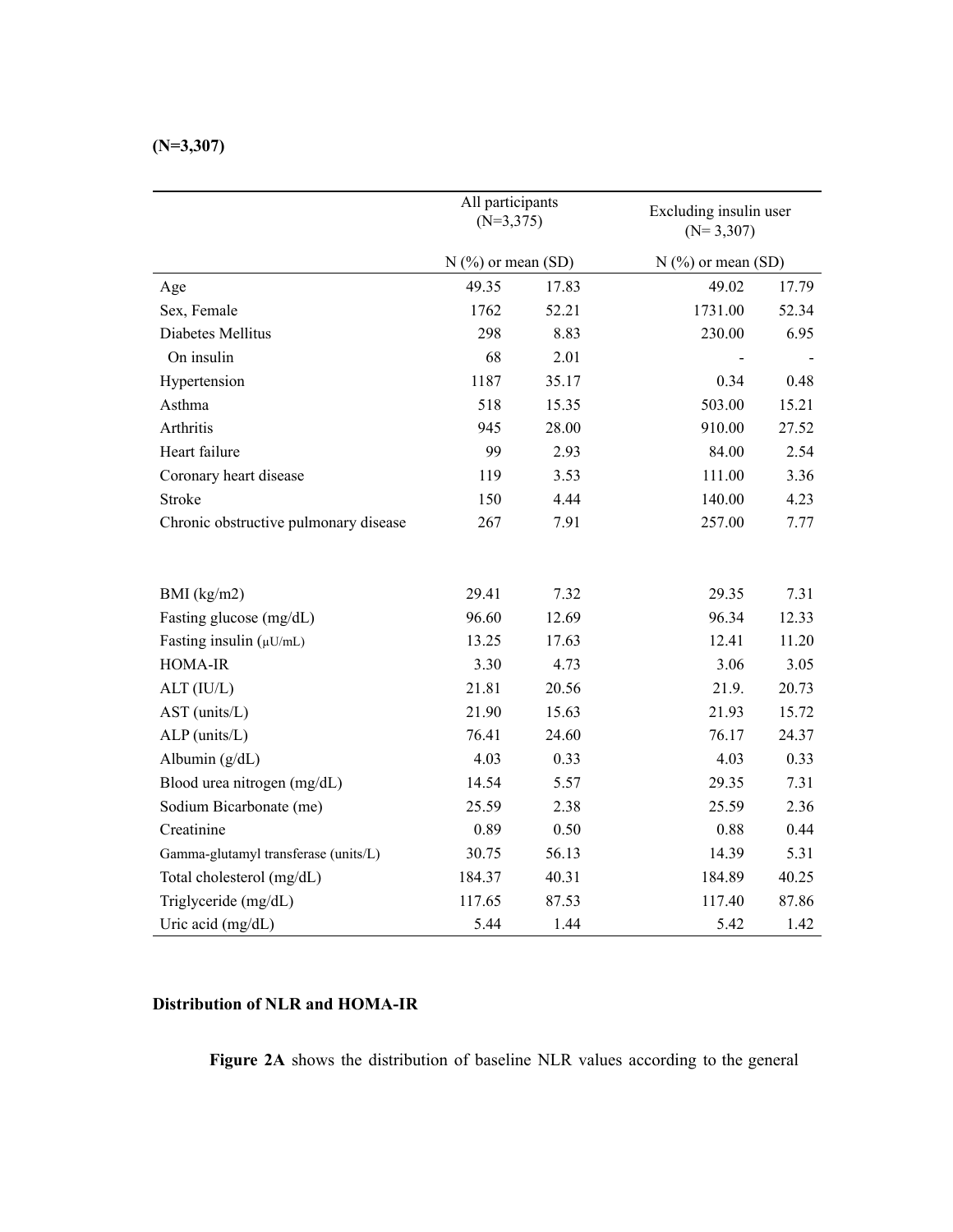population information from NHANES. The graph suggests that the general population (3.307 samples in this study) has a mean of  $2 \pm 0.02$ , median of 1.82. Also, the range between the  $25<sup>th</sup>$  percentile and the  $75<sup>th</sup>$  percentile was 1.08 for neutrophil and lymphocyte count. **Figure 2B** shows the distribution of baseline HOMA-IR values of the general population. The graph suggests that the mean of  $3.3 \pm 4.73$ , median of 2.23. Also, the range between the  $25<sup>th</sup>$  percentile and the 75<sup>th</sup> percentile was 2.48 for HOMA-IR.



**Figure 2.** The distribution of neutrophil-to-lymphocyte ratios (A) and HOMA-IR (B) among individuals. The x-axis is truncated at an NLR of 9.

# **Figure 3. Correlation between NLR and HOMA-IR**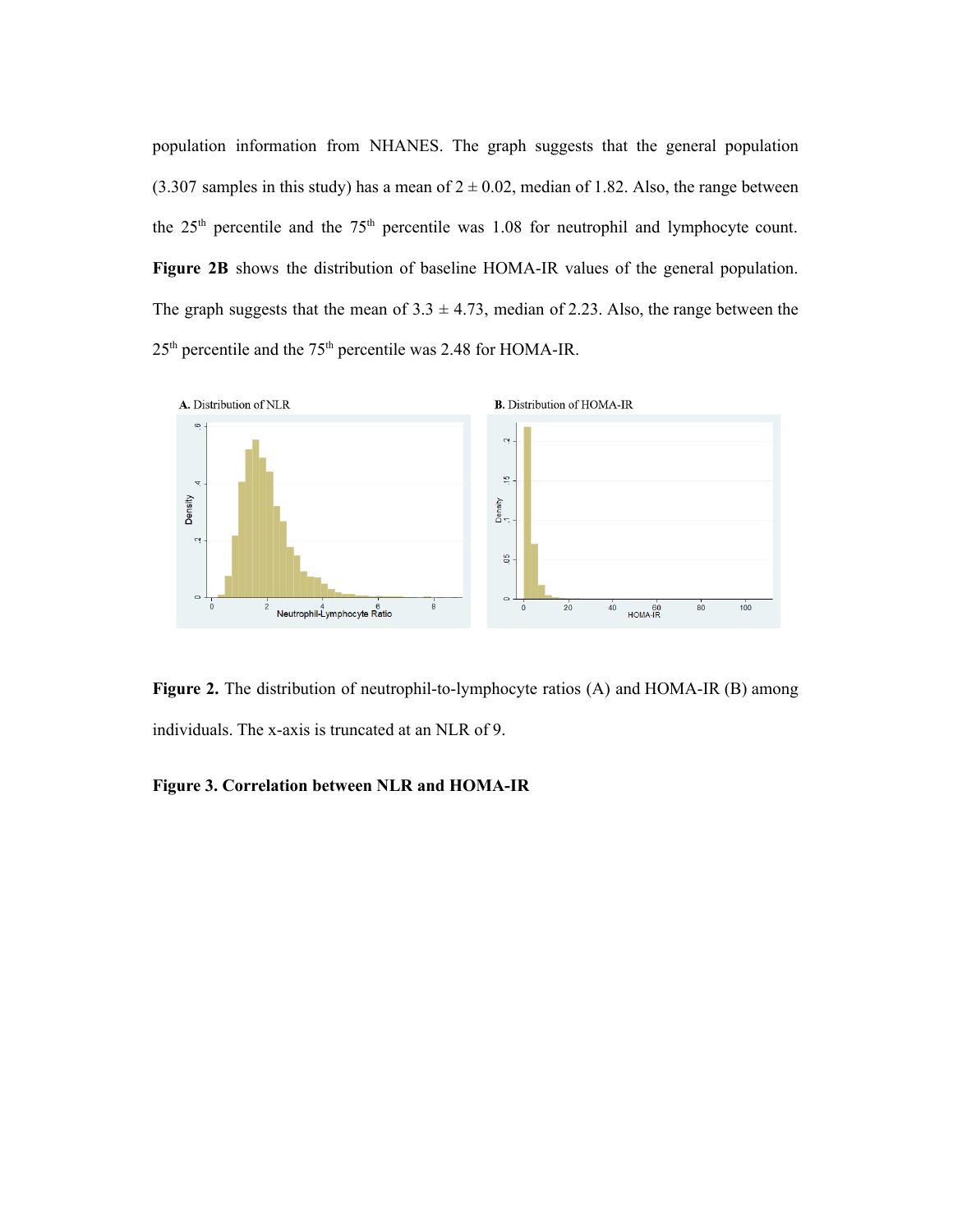

**Figure 3.** The regression line and 95% Confidence Interval of the relationship between Log HOMA-IR and Log NLR before (3A) and after log transformation (3B).

**Figure 3** presents a weak positive correlation between HOMA-IR and NLR. This graph went through a logarithmic transformation due to the skewness, representing the relationship between Log HOMA-IR and Log NLR. A weak, positive correlation was shown by the regression line. As the Log HOMA-IR slightly increased, the Log NLR value would also increase.





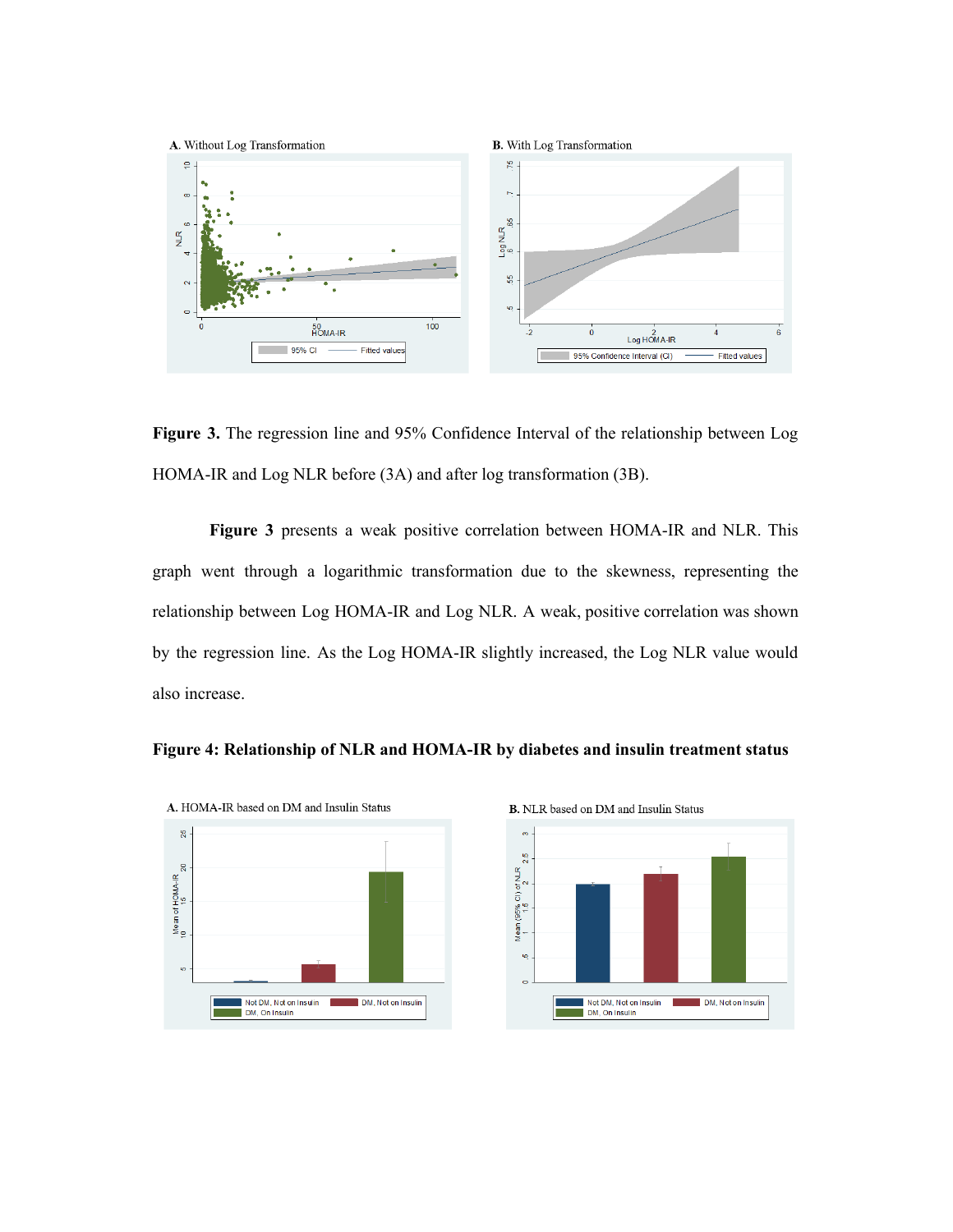**Figure 4.** Bar graph comparing the mean (95% Confidence Interval) HOMA-IR (A) and NLR level (B) of individuals: not Diabetes Mellitus (DM) and not on insulin, DM and not on insulin, and DM and on insulin.

Figure 4A shows the different mean HOMA-IR value for each criterion. Individuals without DM and insulin had a mean HOMA-IR value of  $3.24 \pm 0.07$ , individuals with DM but no insulin treatment had a mean of  $5.76 \pm 0.27$ , and individuals with both DM and insulin treatment had a mean of  $19.42 \pm 2.27$ . Here, the effect of the insulin treatment on HOMA-IR was clear, suggesting the need to exclude this group in additional analysis.

Figure 4B describes the different NLR value depending on the individual's current DM and insulin status. The results showed the mean 95% confidence interval (CI) for each criterion. Individuals without DM and insulin had a mean NLR value of  $2.06 \pm 0.02$ , individuals with DM but no insulin treatment had a mean of  $2.32 \pm 0.59$ , and individuals with both DM and insulin treatment had a mean of  $2.65 \pm 0.10$ .





**Figure 5:** Scatterplot for each criterion, comparing HOMA-IR distribution.

**Figure 5** suggests the difference in HOMA-IR - NLR association by DM and insulin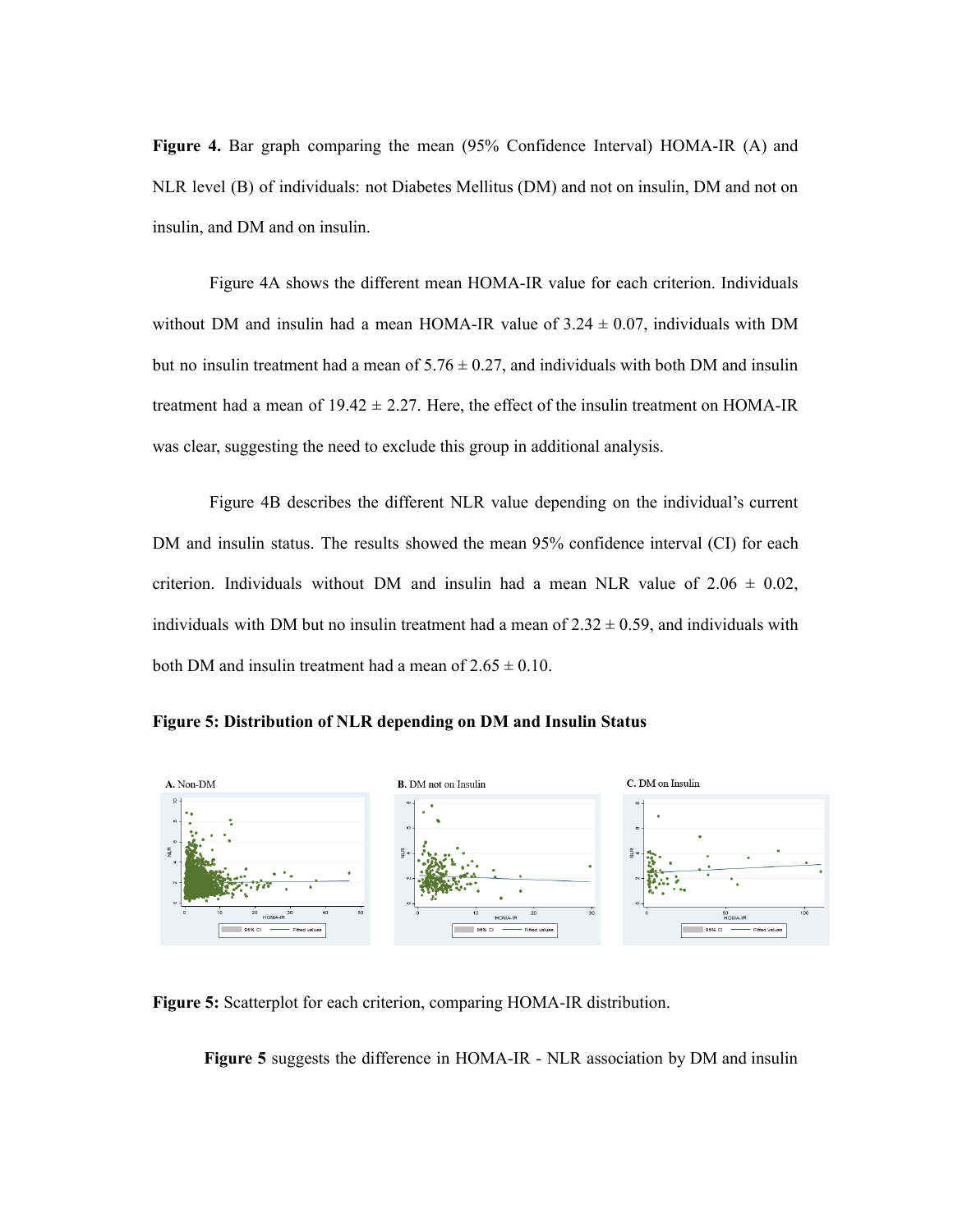status. The non-DM groups showed nearly no significant correlation. Also, DM not on Insulin group showed a weak, negative correlation. However, the DM on Insulin group showed a drastically increased HOMA-IR value, and therefore, the individuals in the group were eliminated for further analysis.

# **Bivariate and Multivariate Linear regression analyses**

**Table 2** shows the difference in the linear regression and significance of all study subjects  $(n=3,375)$  and the subjects after excluding insulin users  $(n=3,307)$ . Bivariate linear regression analysis showed a significant positive relationship between HOMA-IR and NLR (beta-coefficient 0.010, 95% CI 0.003-0.017, P-value 0.004). After adjusting age, sex, and BMI, it lost statistical significance due to the altered values (beta-coefficient 0.004, 95% CI -0.006-0.014).

With the exclusion of insulin users, the beta value changed from 0.01 to 0.004, and the 95% CI interval drastically changed from 0.003-0.017 to -0.006-0.015, indicating that there is no significance. This suggests that there is no true association between HOMA-IR and NLR.

**Table 2: Univariate and Multivariate Linear Regression Model of HOMA-IR on NLR**

| All study subject $(N=3,375)$ |       |           |        |       |          |       |  |
|-------------------------------|-------|-----------|--------|-------|----------|-------|--|
|                               | β     | <b>SE</b> | t      | P > t | 95% CI   |       |  |
| <b>B</b> ivariate             |       |           |        |       |          |       |  |
| <b>HOMA-IR</b>                | 0.010 | 0.003     | 2.880  | 0.004 | 0.003    | 0.017 |  |
| Constant                      | 1.982 | 0.020     | 98.200 | 0.000 | 1.942    | 2.022 |  |
| Multivariate                  |       |           |        |       |          |       |  |
| Age                           | 0.010 | 0.001     | 10.670 | 0.000 | 0.008    | 0.012 |  |
| <b>Sex</b>                    | 0.033 | 0.033     | 1.010  | 0.315 | $-0.031$ | 0.097 |  |
| <b>BMI</b>                    | 0.004 | 0.002     | 1.820  | 0.069 | 0.000    | 0.009 |  |
| HOMA-IR                       | 0.006 | 0.004     | 1 720  | 0.086 | $-0.001$ | 0.013 |  |
|                               |       |           |        |       |          |       |  |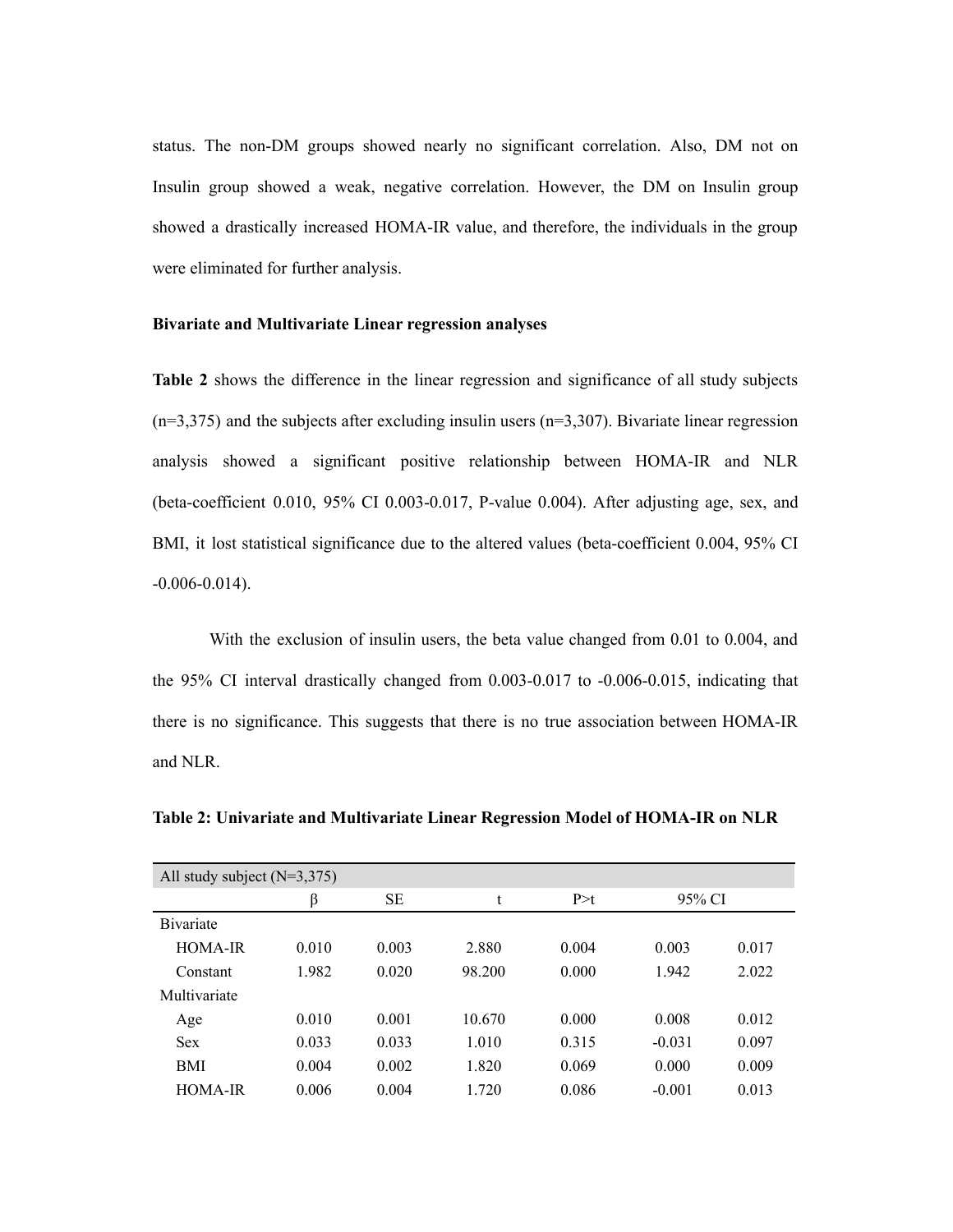| Constant                            | 1.371    | 0.084 | 16.290   | 0.000 | 1.206    | 1.536 |  |  |
|-------------------------------------|----------|-------|----------|-------|----------|-------|--|--|
| Excluding Insulin Users $(N=3,307)$ |          |       |          |       |          |       |  |  |
| <b>B</b> ivariate                   |          |       |          |       |          |       |  |  |
| HOMA-IR                             | 0.004    | 0.005 | 0.770    | 0.439 | $-0.006$ | 0.015 |  |  |
| Constant                            | 1.992    | 0.024 | 84.510   | 0.000 | 1.945    | 2.038 |  |  |
| Multivariate                        |          |       |          |       |          |       |  |  |
| Age                                 | 0.010    | 0.001 | 10.360   | 0.000 | 0.008    | 0.011 |  |  |
| <b>Sex</b>                          | 0.028    | 0.033 | 0.850    | 0.396 | $-0.037$ | 0.093 |  |  |
| <b>BMI</b>                          | 0.006    | 0.003 | 2.460    | 0.396 | 0.001    | 0.011 |  |  |
| HOMA-IR                             | $-0.003$ | 0.006 | $-0.550$ | 0.584 | $-0.015$ | 0.009 |  |  |
| Constant                            | 1.352    | 0.085 | 15.860   | 0.000 | 1.185    | 1.519 |  |  |

BMI: Body mass index; HOMA-IR: Homeostasis model assessment of insulin resistance; β: coefficient; SE:

standard error; 95% CI: 95% Confidence Interval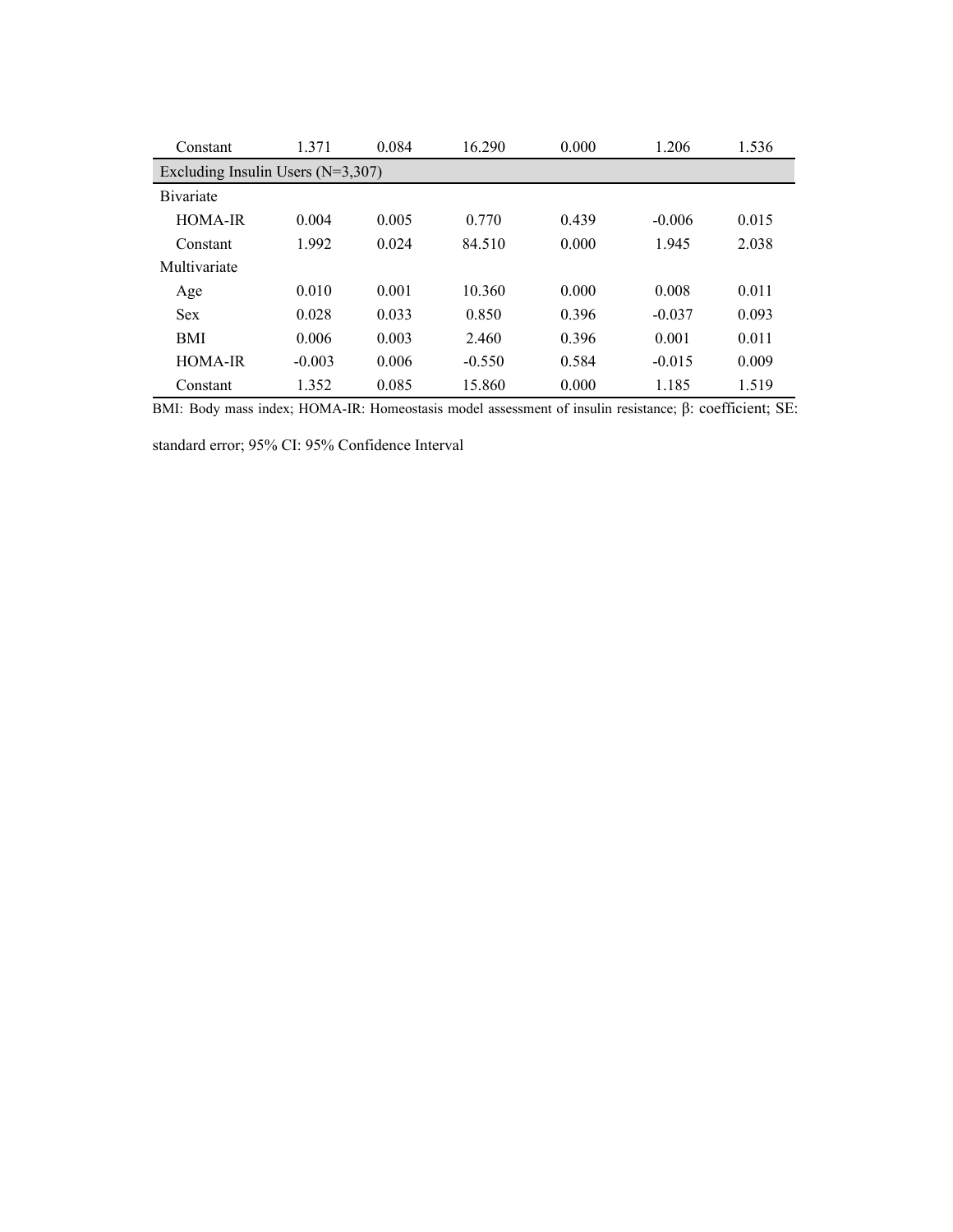## **DISCUSSION**

## **Summary**

In this study using the US general population data, the observation showed a weak, positive association between the NLR and IR in the overall population, but null association when insulin users were excluded.

# **Previous Studies/ Mechanism**

We hypothesized that high HOMA-IR value, indicative of insulin resistant state, could predict high NLR because previous preclinical studies suggested a relationship between two. Some studies found out that chronic inflammations can induce systemic insulin resistance: for example, Uysal et al revealed that proinflammatory cytokine TNF-alpha can generate IR by showing protection from obesity-induced insulin resistance in mice lacking TNF-alpha function (Uysal et al. 1997); in addition, Talukdar et al showed neutrophil mediate insulin resistance by using mice without neutrophil elastase, an enzyme that responses to tissue injury, in high fat diet fed mice via secreted elastase (Talukdar et al. 2012).

Others examined the relationship in the opposite direction: Simobayashi used Knockout mice, genetically modified to lack mTORC2 (causing mice to have IR) for observing the relationship between IR and inflammation (Shimobayashi et al. 2018). mTORC2 is a protein complex that regulates glycolysis and the pentose phosphate pathway (Fu and Hall 2020). These mice were also on a high-fat-diet (HFD) and were observed for 10 weeks. Simobayashi found that insulin resistance caused macrophage numbers to increase while B and T cell numbers remained consistent (Shimobayashi et al. 2018). In addition, the increase in macrophages in the KO mice were disproportionate to other variables, indicating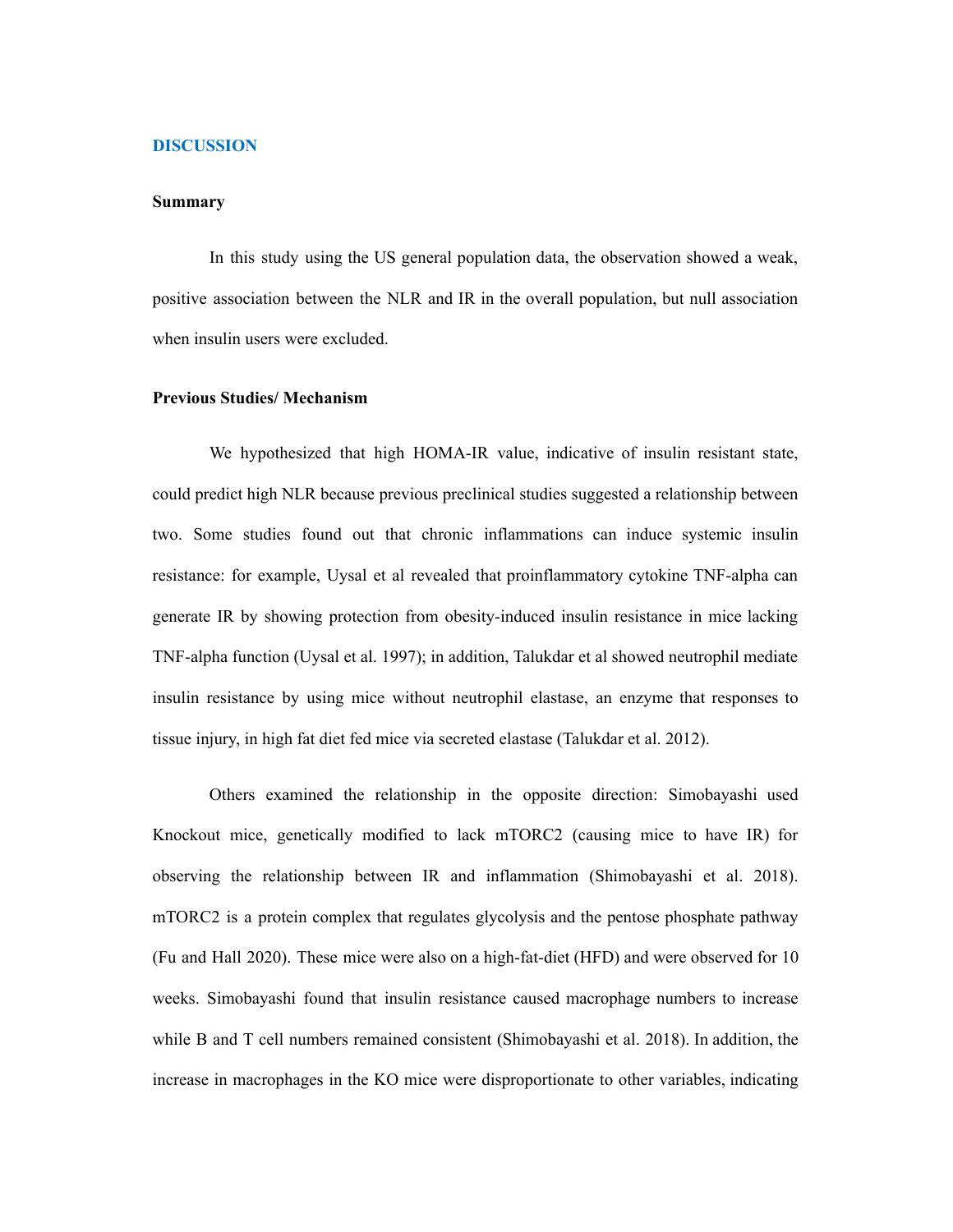that IR promotes inflammation (Shimobayashi et al. 2018).

In line with those studies, an epidemiological study done by Lou et al showed a positive relationship between NLR and IR. They collected data from diabetic patients regardless of their insulin usage status and had an additional 130 healthy subjects for comparison. (Lou et al. 2015). They found out that the NLR values were significantly higher in patients with diabetes than healthy control subjects and interpreted their results as NLR being a marker for IR (Lou et al. 2015) and discovered that T2DM patients were in a state of low-degree chronic inflammation that induces inflammatory factors, elevating neutrophil counts. Luo concluded that NLR has a direct relationship with IR and suggested that NLR can be a biomarker to predict IR in diabetic patients.

However, this study showed results that differ from the above studies because there was no significant correlation between NLR and IR, after controlling for potential confounders and considering insulin use. A difference in Uysal's and Simobayashi's studies were that they used KO mice while this study focused on human subjects. Since the human subjects did not go through a gene deletion process, it could have shown a less definite relationship compared to the correlation shown in mice samples. Also, a difference between Lou's study is that they were focused on patients with diabetes while this study observed the general population. They also included insulin users (insulin-deficient individuals) who dramatically increased the HOMA-IR value. Due to these differences, this study, which focused on general human population, found no significance or a very weak significance in the correlation of NLR and IR.

# **CONCLUSION**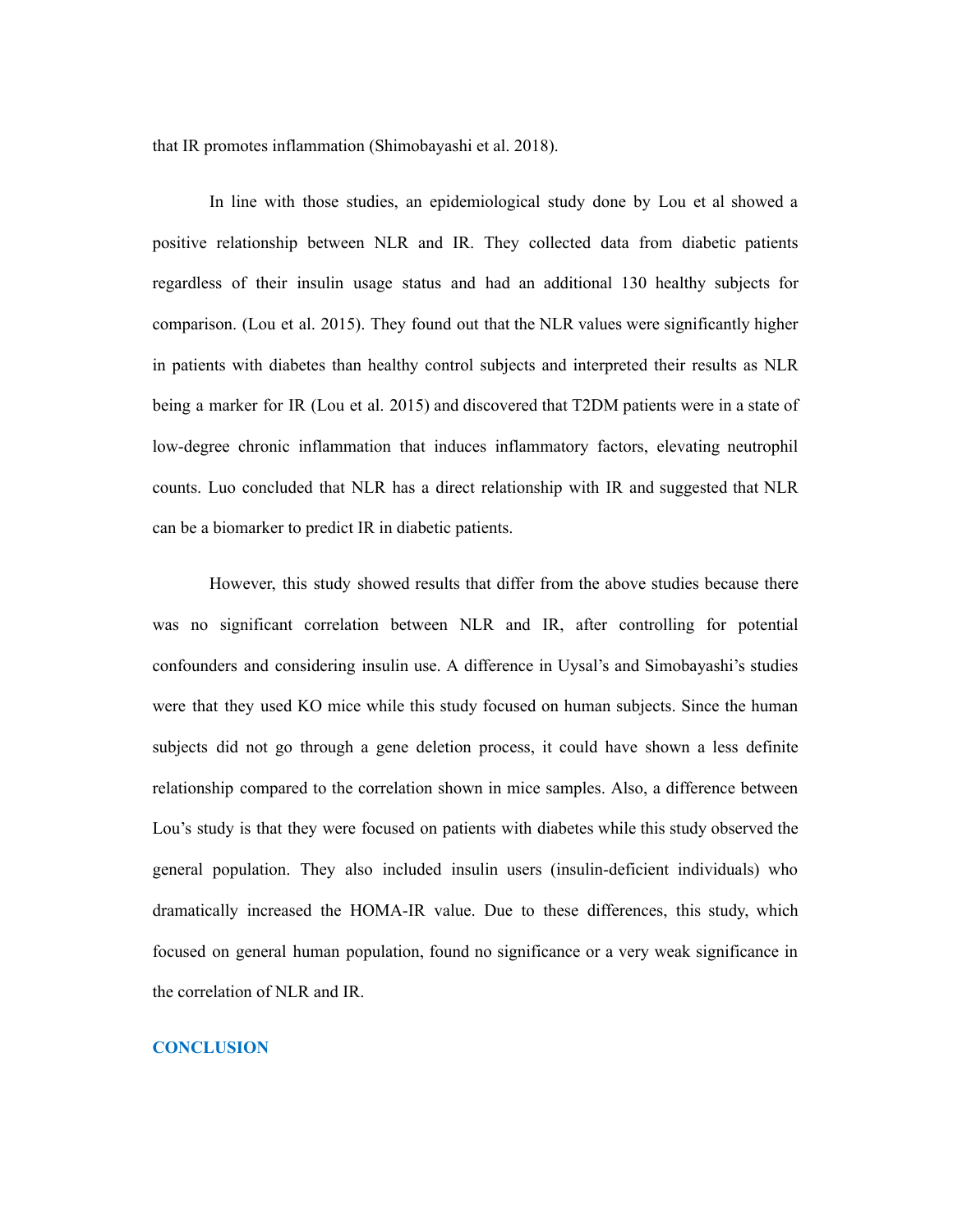As a result of this study, it was shown that there is no significant association between IR and NLR. Contrary to our hypothesis, insulin resistance did not explain chronic inflammation, represented by NLR. While the increase in each NLR and insulin resistance can cause an increase of mortality, disease, and several types of cancer, they seem to be risk factors which are independent from each other. Therefore, further studies on other factors which increase chronic inflammation and NLR values in the general population, would be needed to develop the strategy to prevent chronic inflammation, which is related to several morbidity and mortality.





**DATAAVAILABILITY**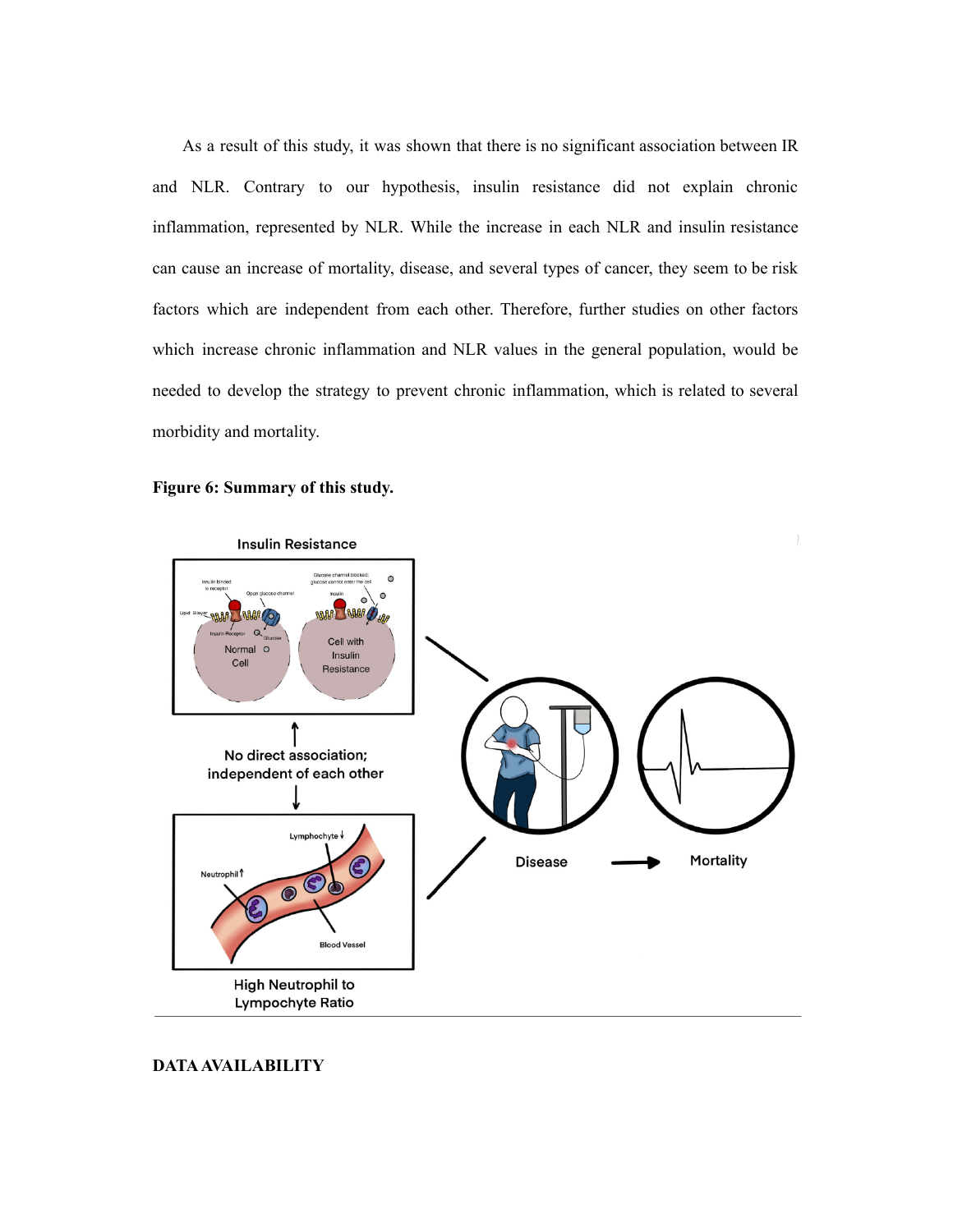All data used in this study was provided by the NHANES website.

### **Acknowledgement**

TPHS Medical Illustration Club (Claire Shin)

# **REFERENCES**

- Aminzadeh, Z., and E. Parsa. 2011. "Relationship between Age and Peripheral White Blood Cell Count in Patients with Sepsis." *Int J Prev Med* 2 (4):238-42.
- Center for Disease Control and Prevention. "National Health and Nutrition Examination Survey." accessed Nov 25. https://www.cdc.gov/nchs/nhanes/index.htm.
- de Jager, Cornelis P. C., Paul T. L. van Wijk, Rejiv B. Mathoera, Jacqueline de Jongh-Leuvenink, Tom van der Poll, and Peter C. Wever. 2010. "Lymphocytopenia and neutrophil-lymphocyte count ratio predict bacteremia better than conventional infection markers in an emergency care unit." *Critical Care* 14 (5):R192. doi: 10.1186/cc9309.
- Freeman, A. M., and N. Pennings. 2021. "Insulin Resistance." In *StatPearls*. Treasure Island (FL): StatPearls Publishing

#### Copyright © 2021, StatPearls Publishing LLC.

- Fu, W., and M. N. Hall. 2020. "Regulation of mTORC2 Signaling." *Genes (Basel)* 11 (9). doi: 10.3390/genes11091045.
- Guo, X., S. Zhang, Q. Zhang, L. Liu, H. Wu, H. Du, H. Shi, C. Wang, Y. Xia, X. Liu, C. Li, S. Sun, X. Wang, M. Zhou, G. Huang, Q. Jia, H. Zhao, K. Song, and K. Niu. 2015. "Neutrophil:lymphocyte ratio is positively related to type 2 diabetes in a large-scale adult population: a Tianjin Chronic Low-Grade Systemic Inflammation and Health cohort study." *Eur J Endocrinol* 173 (2):217-25. doi: 10.1530/eje-15-0176.
- Lattanzi, Simona, Francesco Brigo, Eugen Trinka, Claudia Cagnetti, Mario Di Napoli, and Mauro Silvestrini. 2019. "Neutrophil-to-Lymphocyte Ratio in Acute Cerebral Hemorrhage: a System Review." *Translational Stroke Research* 10 (2):137-145. doi: 10.1007/s12975-018-0649-4.
- Liu, Yong-Lin, Jie-Kai Lu, Han-Peng Yin, Pei-Shan Xia, Dong-Hai Qiu, Man-Qiu Liang, Jian-Feng Qu, and Yang-Kun Chen. 2020. "High Neutrophil-to-Lymphocyte Ratio Predicts Hemorrhagic Transformation in Acute Ischemic Stroke Patients Treated with Intravenous Thrombolysis." *International Journal of Hypertension* 2020:5980261. doi: 10.1155/2020/5980261.
- Lou, M., P. Luo, R. Tang, Y. Peng, S. Yu, W. Huang, and L. He. 2015. "Relationship between neutrophil-lymphocyte ratio and insulin resistance in newly diagnosed type 2 diabetes mellitus patients." *BMC Endocr Disord* 15:9. doi: 10.1186/s12902-015-0002-9.
- Martinez, Keilah E., Larry A. Tucker, Bruce W. Bailey, and James D. LeCheminant. 2017. "Expanded Normal Weight Obesity and Insulin Resistance in US Adults of the National Health and Nutrition Examination Survey." *Journal of Diabetes Research* 2017:9502643. doi: 10.1155/2017/9502643.
- Mayadas, Tanya N., Xavier Cullere, and Clifford A. Lowell. 2014. "The Multifaceted Functions of Neutrophils." *Annual Review of Pathology: Mechanisms of Disease* 9 (1):181-218. doi: 10.1146/annurev-pathol-020712-164023.
- McDade, Thomas W. 2012. "Early environments and the ecology of inflammation." *Proceedings of the National Academy of Sciences* 109 (Supplement 2):17281-17288. doi: 10.1073/pnas.1202244109.
- Park, Jin-Sun, Kyoung-Woo Seo, Byoung-Joo Choi, So-Yeon Choi, Myeong-Ho Yoon, Gyo-Seung Hwang, Seung-Jea Tahk, and Joon-Han Shin. 2018. "Importance of prognostic value of neutrophil to lymphocyte ratio in patients with ST-elevation myocardial infarction." *Medicine* 97 (48):e13471. doi: 10.1097/md.0000000000013471.
- Rajwani, A., R. M. Cubbon, and S. B. Wheatcroft. 2012. "Cell-specific insulin resistance: implications